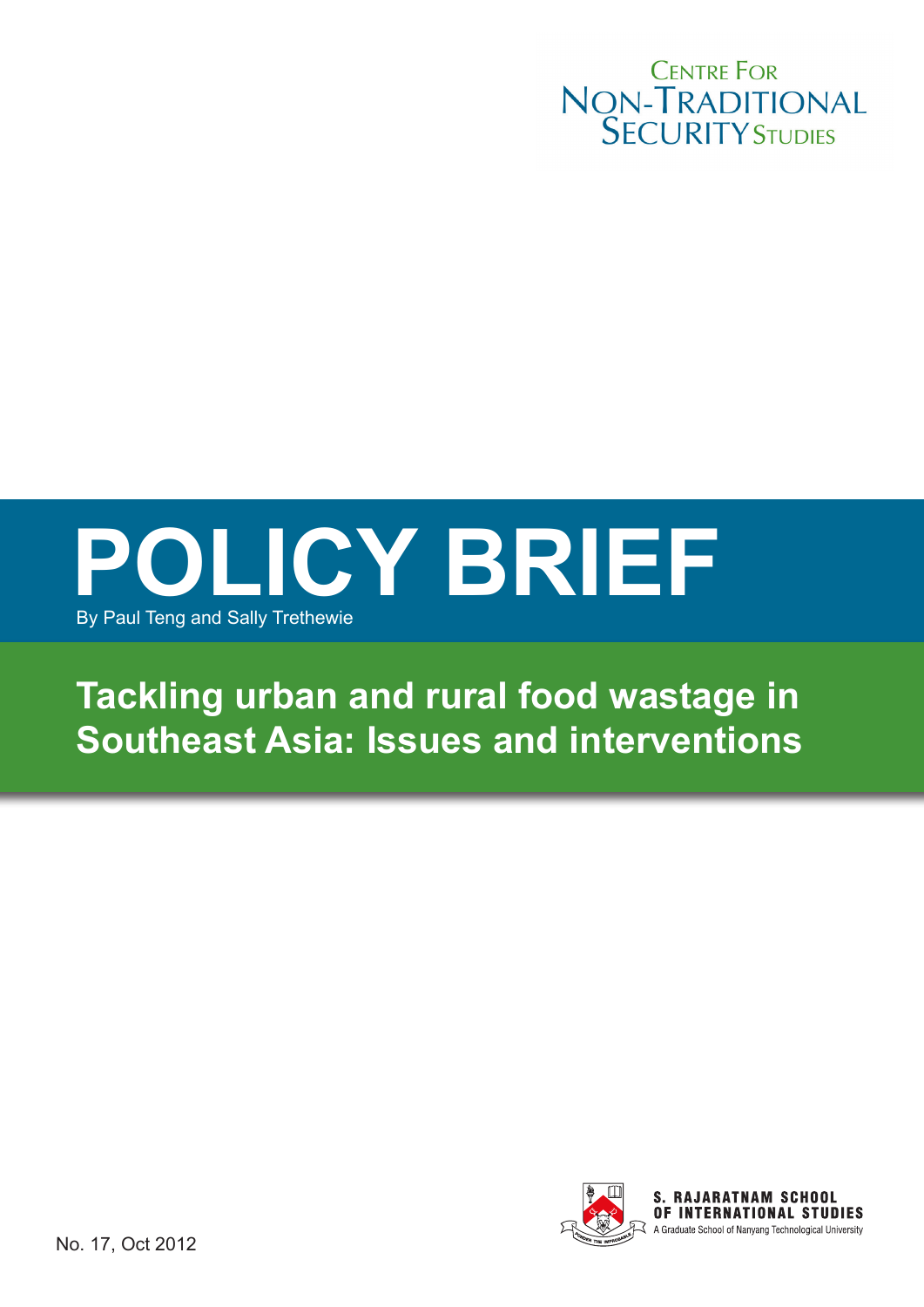Food wastage is prevalent in Southeast Asia and has significant implications for the region's food, environmental and economic security. It is likely that the region wastes approximately 33 per cent of food, but accurate estimates are not available due to a dearth of quantitative information. Wastage occurs at all stages of food supply chains, from the point of production to post-harvest, retail and consumption. Effective interventions to prevent and minimise food wastage exist but are not widely implemented in Southeast Asia. In the context of these issues, the RSIS Centre for Non-Traditional Security (NTS) Studies hosted an Expert Working Group Meeting in August 2012 to discuss food wastage in Southeast Asia. This policy brief draws on the findings of the meeting and provides several policy recommendations for Southeast Asian governments to address urban and rural food wastage.

# **Introduction**

For the sake of food, environmental and economic security, the world – including the region of Southeast Asia – cannot afford to continue to waste food at an estimated rate of 33 per cent. From food production to consumption, the causes of wasted food along Southeast Asian supply chains are relatively similar to the rest of the world, yet known interventions to prevent and minimise food wastage are not widely implemented. Accurate, up-to-date data on the extent of food wastage in the region is also not available; and this is both a cause and an effect of the relative lack of attention given to the issue by policymakers and the private sector.

It is within the context of these issues that the RSIS Centre for Non-Traditional Security (NTS) Studies convened the Expert Working Group Meeting on Food Wastage in Southeast Asia, with the aim of building knowledge and networks to address food wastage. This meeting, held on 23–24 August 2012 in Singapore, was supported by Singapore's National Security Coordination Secretariat (NSCS). It brought together 60 international and regional experts on food wastage, including researchers, government representatives, agronomists, post-harvest supply chain practitioners, retailers and civil society. Key areas of discussion included the extent of food wastage in Southeast Asia, food supply chain interventions, and research methodologies and information systems to address food wastage. This policy brief draws on the findings of the meeting.

The policy brief first briefly examines what is known (and not known) about food wastage. It then looks at the food, environmental and economic security implications of food wastage, relating these to the context of Southeast Asia. The policy brief concludes by outlining five possible policy pathways for addressing the issue. It also suggests that, in addressing food wastage in Southeast Asia, stakeholders may find it more useful to conceptualise food wastage along 'urban' and 'rural' dimensions.

### **Food wastage in the literature**

Considerable information is known about the typical causes of food wastage at different primary stages of food supply chains, with research suggesting that the same factors are at work the world over. The literature on food wastage typically differentiates between developing and industrialised countries. In developing countries, the majority of food wastage occurs at the production and post-harvest stages with very little food waste at the household level. In industrialised countries, post-harvest wastage is typically lessened through modernised supply chains, and the majority of the food waste occurs at the retail and consumer stages.

In Southeast Asia, research suggests that a significant amount of food wastage occurs within the production and post-harvest stages, as food production in the region is still dominated by smallholder farmers operating as part of traditional supply chains. There is also growing evidence that in the cities of industrialising Asian countries such as China and India, food wastage is increasingly occurring at the consumption stage. Further evidence is needed to see how this phenomenon is playing out in large Southeast Asian cities such as Bangkok, Jakarta and Manila.

# **Securitising food wastage**

Wastage of food is one of the most significant yet under-recognised issues in the effort to combat food insecurity. One billion people are currently inadequately nourished for a number of reasons, including food not being available and accessible. Furthermore, to feed the expanding global population and to meet the demand for greater variety of food as incomes rise, food production would have to increase by 70 per cent from current levels by 2050. With food availability a rising global and regional concern, food wastage becomes a significant issue.

Recommended citation: Teng, Paul and Sally Trethewie, 2012, *Tackling urban and rural food wastage in Southeast Asia: Issues and interventions*, Policy Brief No. 17, Singapore: RSIS Centre for Non-Traditional Security (NTS) Studies.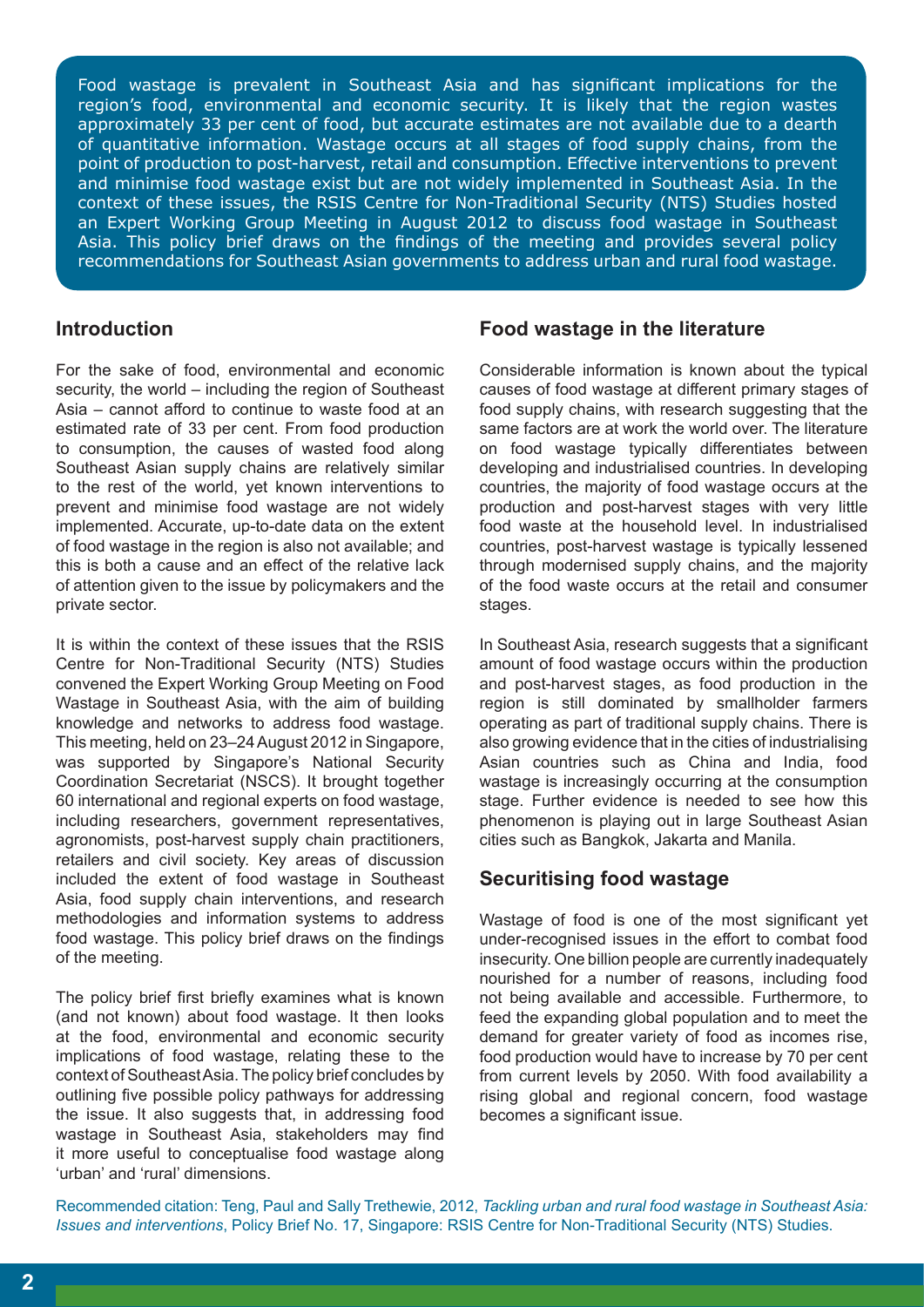Wasted food also distorts supply and demand, which contributes to higher domestic and international food prices. This has broader implications than the price of the actual commodities themselves. For example, wasted meat not only impacts the price of meat but also the price of inputs into animal feed such as maize, soybean and wheat.

In the context of global hunger and malnutrition driven by unequal food availability and access, and volatile food prices, the need to take action to prevent food wastage at various points in supply chains is morally necessitated.

Beyond ethical considerations, food wastage is a significant drain on economic, environmental and human resources. The economic impacts of wasted food are multifaceted and far-reaching, affecting a range of actors, including governments, food producers, agribusinesses and households. Food wastage not only results in the loss of scarce environmental resources such as water, energy and soil, but also contributes significantly to greenhouse gas emissions. In industrialised countries, wasted food accounts for up to an estimated 10 per cent of such emissions. Furthermore, the wastage of food has significant implications for human resources, in that valuable human labour in food supply chains could be better utilised to meet the world's current and future food needs.

# **Southeast Asia's food vulnerabilities**

Southeast Asia is a region of contrasts as far as food security is concerned. It is at the heart of the world's rice sector and enjoys economic growth, yet undernourishment is prevalent in the region and large numbers of people are vulnerable to transitory food insecurity as food prices fluctuate. Environmental stresses and urbanisation, two important factors shaping the dynamics of the region's food security, have direct linkages to food wastage.

Southeast Asia's food production systems are critically threatened by environmental factors such as water scarcity, land degradation and pollution. Added to that, the region is extremely vulnerable to the effects of climate change. These factors, coupled with competition for land for non-food production uses, put food availability at risk, and increase the urgency of addressing food wastage.

Urbanisation continues to be a key trend, with a high proportion of the region's population growth projected to occur in cities. Southeast Asia's urban population is expected to outnumber its rural population by 2028. As incomes increase, these city dwellers will not only demand more food, but also more variety in their food, including more meat, wheat, fruit, vegetables, processed foods and dairy products, which would

# **Box 1: Major food wastage campaigns**

Many of the efforts that have been undertaken to combat food wastage are localised and civil societyled. Few initiatives exist at the national and regional level, thus it is worth mentioning here two pioneering programmes.

#### **Waste and Resources Action Programme (WRAP)**

This domestic programme supported by the UK government aims to reduce food wastage. Under the programme, significant research has been undertaken to determine the extent and patterns of household wastage. Two key initiatives involve food recycling and waste prevention, and WRAP has established a number of voluntary agreements with major private sector stakeholders in the construction and retail **industries** 

#### **Save Food: Global Initiative on Food Loss and Waste Reduction**

In terms of action at the international level, the Save Food campaign supported by the Food and Agriculture Organization of the United Nations (FAO) has achieved progress in spite of the lack of global food wastage data. This programme, which is based in Europe, has strong links to the private sector, and in particular the packaging industry.

Research for this campaign cites several food supply chain interventions to reduce food loss and waste. These include improving production planning in alignment with markets; promoting resource-efficient production and processing practices; improving preservation and packing technologies; and improving transportation and logistics management.

Save Food lists a range of policy actions to support supply chain interventions, including creating an enabling policy and institutional environment; engaging in awareness raising and advocacy; building partnerships and alliances between public and private sector stakeholders; supporting product and process innovation; developing the capacity of small- and medium-scale food chain operators; and improving the capacity of regional institutions, national government officials and development agencies. Very few of these actions have been implemented in Southeast Asia.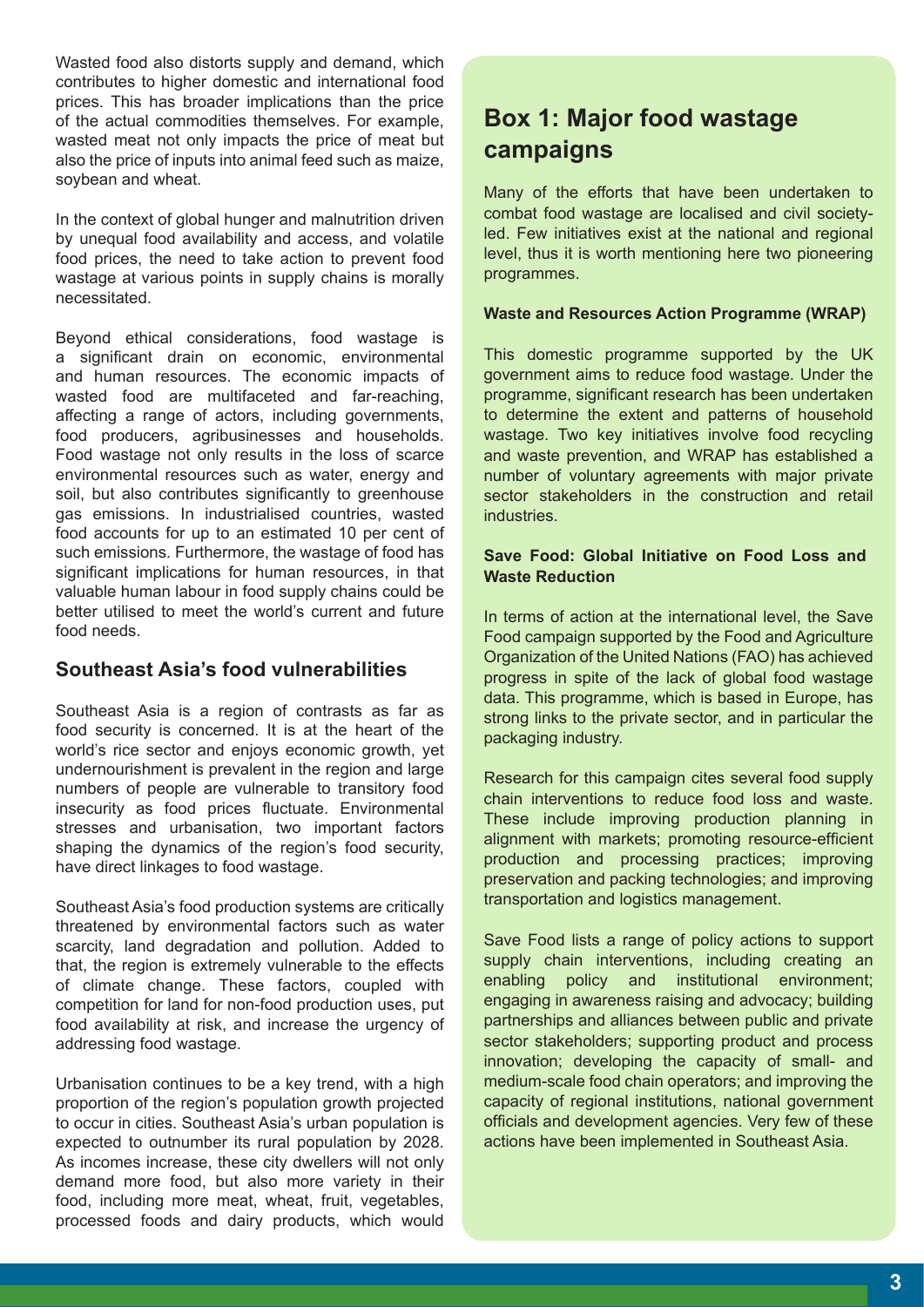increase the pressure on food systems. Exacerbating this would be, as mentioned earlier, the rising food wastage at retail and consumption points that is already being observed in the region's economically prospering cities.

# **Recommendations for Southeast Asian policymakers**

Five policy recommendations follow which could potentially lay the foundations for the development of a comprehensive framework for addressing food wastage in Southeast Asia. These recommendations are broad and reflect the fact that although food wastage is a culturally and systemically deep phenomenon in this region, addressing the issues at the level of policymaking is at its early stages.

*Enhance government partnerships with agricultural development stakeholders to assist smallholder farmers and encourage sharing of best practices.*

Although modernised supply chains are becoming more prevalent with the rise of corporate grocers in the region, the main producers of Southeast Asia's food supply are smallholder farmers working within traditional supply chains. Research suggests that factors such as pest infestation, diseases, poor on-farm storage facilities, and limited use of agricultural technology contribute to these producers' losses. The warmth and humidity in the region also account for much of the loss of perishable crops. Building the capacity of smallholder farmers to reduce food wastage not only improves availability but benefits farmers' livelihoods through higher incomes and nonwasted labour.

Interventions for preventing wastage on smallholder farms include improving the efficiency of production and on-farm processing, ensuring that farmers have information on market requirements and are able to plan accordingly, and introducing appropriate modern technologies and farming techniques. Policymakers should create an enabling environment for these interventions, and build networks of local, national and regional actors that include officials and development agencies to assist with implementation. At the regional policymaking level, sharing best practices and establishing capacity-building programmes would lead to significant benefits.

#### *• Incentivise the development and use of improved food storage, transport and packaging in traditional supply chains.*

Traditional supply chains experience significantly higher losses in post-harvest stages than modernised supply chains. There is thus considerable scope within traditional supply chains to implement better food storage, transport and packaging technologies. Policymakers should actively encourage the use of existing solutions, and support research and development projects to make such options affordable and available to traditional supply chain actors.

Existing information suggests that addressing the problem of poor and inadequate local market facilities is fundamental to improving the problem of food losses in Southeast Asia. An important intervention point to reduce loss of fresh produce in particular is the processing and packaging stage. For fish and seafood, the data indicates that the process of distribution is a key point of wastage in the supply chain. While these intervention points are relatively specific, it should be noted that the linkages and points of connection between the various stages in traditional supply chains are vital as well, and holistic strategies should be formulated accordingly. For example, innovative packaging solutions could address wastage at several traditional supply chain stages including transport, storage and retail.

*• Modify policies to reduce and prevent retail and consumer food wastage in urban environments.*

Given the limited information currently available on the dynamics of urban food wastage in Southeast Asia, there is much that could be achieved through regional cooperation on best practices and knowledge sharing. Civil societyled research in Singapore suggests a number of points of intervention to address food wastage by urban food retailers and consumers.

In a modernised retail environment, profit-driven practices such as filtering produce so that only the freshest-looking food is put on display, keeping shelves fully-stocked and packaging in bulk contribute to wastage of food. Managementrelated factors such as ineffective storage, over-preparation, non-supervision of staff and inadequate employee training also play a part. Policymakers need to develop measures aimed at food retailers, such as higher fees for the disposal of food, and tax incentives to reduce food wastage.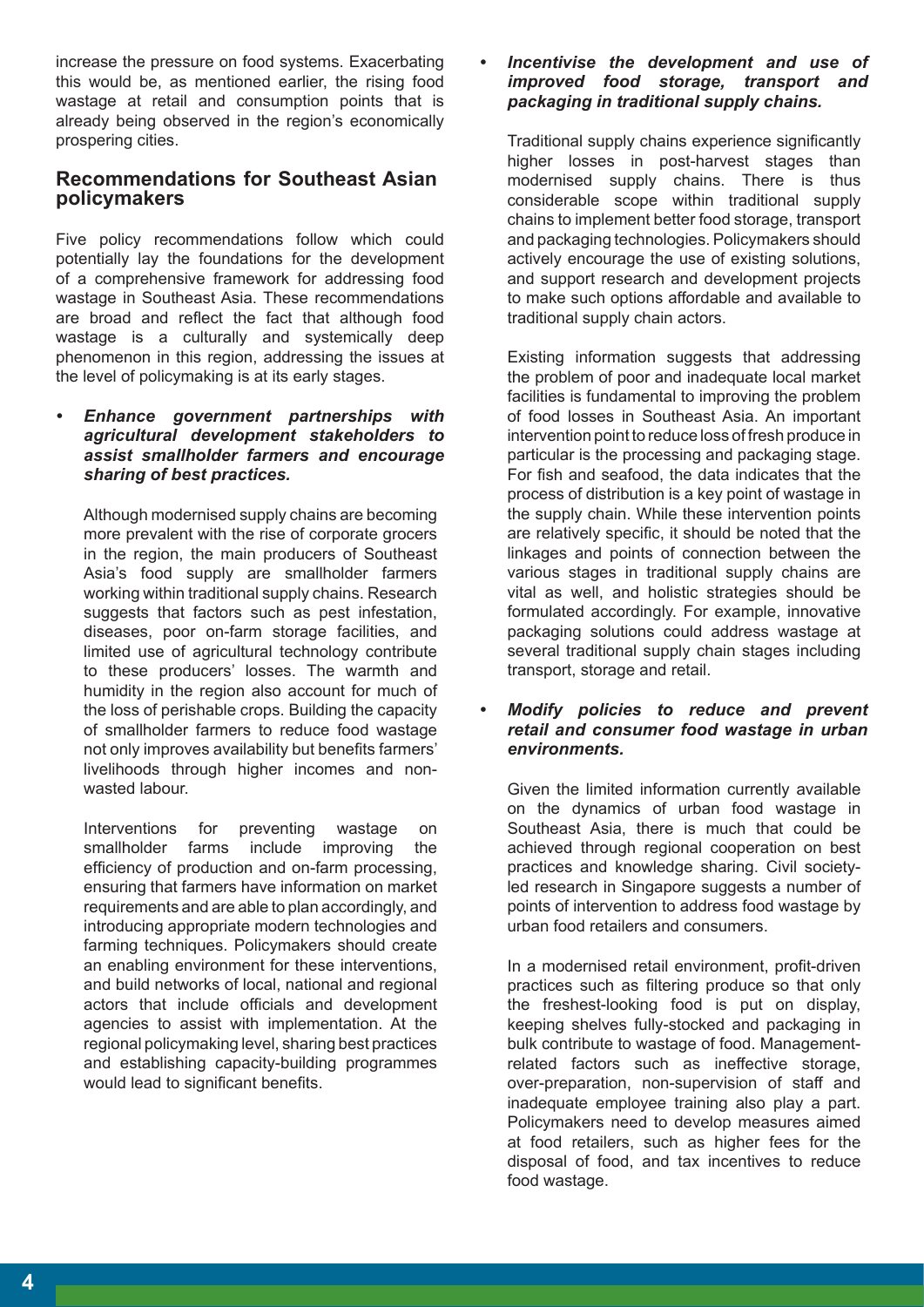Targeted policies to improve refrigeration and storage facilities at traditional urban retail outlets such as wet markets should also be considered. Anecdotal evidence from markets in Singapore suggests that 30 per cent of food is discarded because of aesthetic factors. Thus, policies that incentivise market stallholders to minimise such waste could be of benefit. To be effective, such policies would need to be complemented by campaigns to raise public awareness of food wastage in retail environments, and to educate consumers to accept food that may not be cosmetically perfect.

Based on evidence from cities in other industrialising regions, consumer wastage is likely to become more prevalent in Southeast Asia as incomes rise. This would be particularly in evidence at large banquets, festivals and celebrations. To address such consumer wastage with effective, targeted strategies, quantitative data would be required. In the absence of such data, however, countries could begin by implementing general programmes to educate the public on the moral, economic and environmental consequences of food wastage and on strategies to prevent food wastage.

#### *Enhance government support for innovative means of using food that is wasted in urban environments.*

To realise the full value of food, it is essential to extend food supply chains beyond the existing end point (i.e., consumers). In recycling, food is most valuable as food for human consumption; therefore, redistributing edible wasted food to the food insecure should be a priority for policymakers. Civil society projects to collect unsold or unconsumed food from retailers, the hospitality industry, communities and households for the purpose of such redistribution should be supported. Steps should be taken to ensure that the redistributed food is safe for consumption and that donors are not liable beyond the point of safe donation. A regulatory environment that finds a balance between food safety and an enabling environment for redistribution of unsold/unused food is therefore essential. For example, laws requiring the hospitality sector to dispose of food could be modified to allow licensed food collectors to redistribute the food. Furthermore, measures to encourage donation through tax incentives and disposal fees could be implemented.

If the unused food is inedible for humans, options to turn the food into energy and agricultural inputs should be explored. There are existing solutions, but they are at present largely small scale, and thus not economically efficient. Another significant

# **Box 2: Conceptualising food wastage: A viable approach for Southeast Asia**

As systems of producing and distributing food become more complex and intertwined, so too does the issue of food wastage. Food wastage occurs along a maze of supply chains and is spread over multiple borders before it reaches the plates of consumers. Taking a total supply chain approach is therefore essential in order to address food wastage effectively and sustainably. Within that approach, however, it may be useful to identify specific dimensions to guide research and policy actions.

The literature on food wastage traditionally distinguishes between 'industrialised' and 'developing' countries. However, this may not apply neatly to Southeast Asia. The industrialising and increasingly wealthy cities of Southeast Asia are situated in countries with agricultural sectors dominated by smallholder farming. A more feasible exercise for Southeast Asia may be to examine food wastage along 'urban' and 'rural' lines. Cities such as Singapore, Manila, Jakarta and Bangkok face particular challenges related to the retail and consumption stages, and have much to gain from comparing strategies to reduce food wastage. Likewise, food production and post-harvest supply chains, which are mostly found in the rural areas of Southeast Asia, could benefit from greater knowledge sharing and cooperative strategising among stakeholders.

While the division between urban and rural areas may be useful in the first instance as a conceptual starting point, overlapping dimensions such as urban and peri-urban agriculture would need to be explored further, as would the important linkages between urban and rural food wastage interventions.

Ultimately, food wastage must be addressed as a region, given the critical interdependencies both between countries, and between urban and rural food security stakeholders across borders. For example, Singapore and other urban hubs might consider transforming food waste inedible for human consumption into animal feed that could then be exported to meat producers in the region. This would provide a stable supply of feed amid ongoing global grain price instability and more frequent price hikes. While this process may have some initial economic drawbacks if the price of animal feed falls below the cost of transforming food waste, providing an affordable alternative to farmers in the region would bring down the production cost of meat, which would in turn benefit city dwellers. Such holistic, regional solutions to the problem of food wastage are essential for the mutual benefit of both urban and rural food security stakeholders.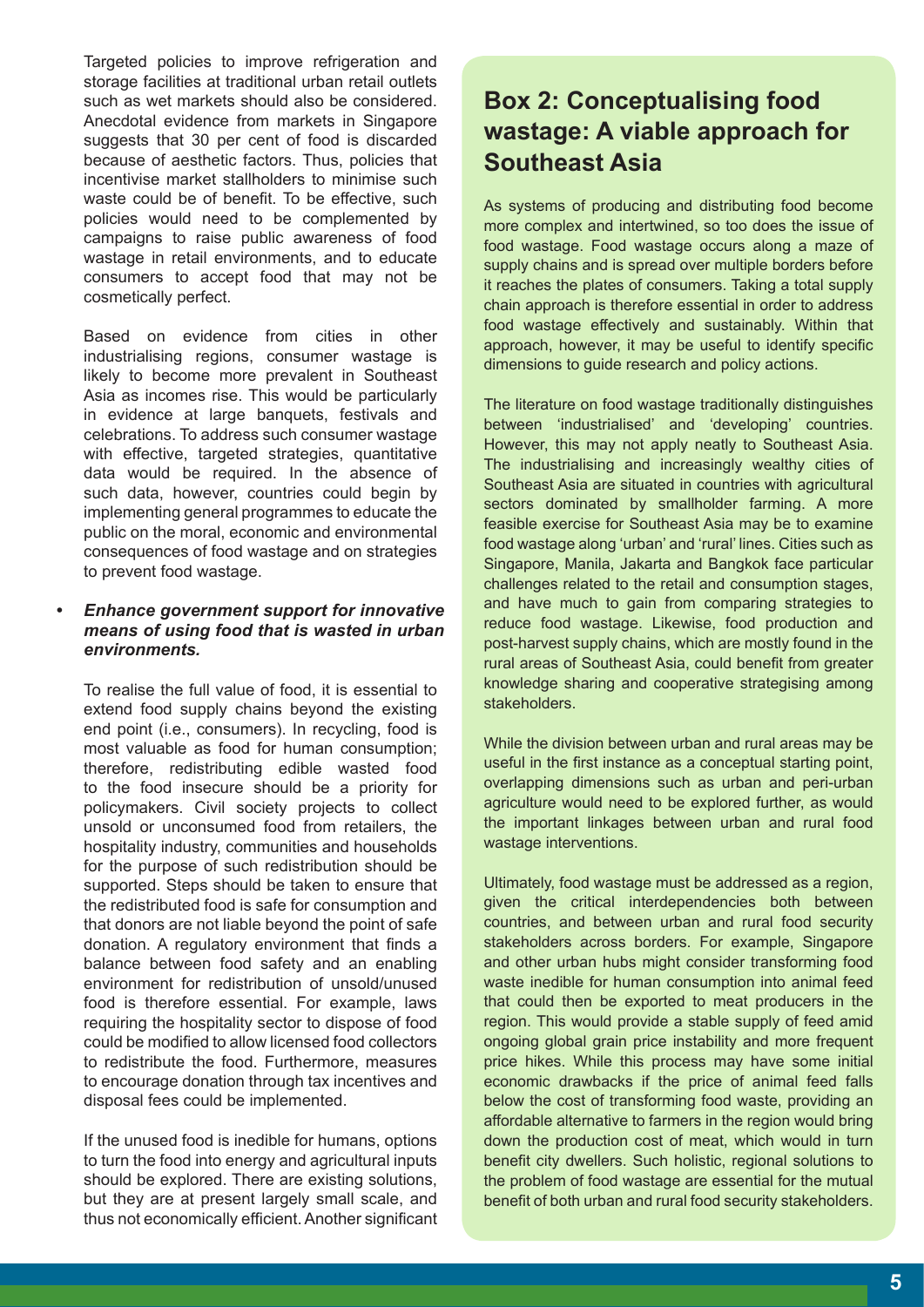area of research would be the development of viable technology for separating food waste from other commercial and household waste, given that this is currently a substantial operational hurdle. As a research and financial hub in the region, Singapore could play a leading role in developing innovative solutions that address such problems and considerations.

Policymakers should also consider costs and benefits in broader terms than the purely financial. While profitability will be a key factor in implementing sustainable schemes, the example of animal feed mentioned in Box 2 suggests that economic viability need not be the only measure employed; there may be uses for wasted food that are of value in terms of contributing to the sustainability of food, environmental or energy systems, and these should be given their due weight as well.

#### *• Increase government support for research projects to quantify food wastage to provide a basis for policymaking.*

There is a gap in terms of research to measure losses and waste in key commodities (particularly fish, vegetables and rice), at various stages in supply chains, and across different geographical areas. Without such quantitative information, policymakers have little basis on which to set strategic targets. The challenge in conducting such research, however, is the lack of cooperation and transparency from key food supply chain stakeholders, particularly from private-sector and government actors. Given the benefits of enhanced knowledge on food wastage, policymakers would do well address this, and support and indeed encourage research in this area.

Policymakers should give strong consideration to supporting the methodological approach of 'life cycle assessments' of particular food commodities. Such assessments take entire food supply chains into account, providing not only quantitative data on the wastage of a commodity at various points along a supply chain, but also on its carbon and water footprint. An example of this type of research is a life cycle assessment of Australian mango done in 2009 which found that curbing losses and waste along the supply chain was the most effective way of reducing the fruit's environmental footprint.

The development of domestic or regional information systems to monitor post-harvest losses should also be considered by Southeast Asian policy stakeholders. A potential model is the African Post Harvest Losses Information

System (APHLIS) which offers estimates of losses for the cereal crops of East and Southern Africa. Southeast Asia could benefit from the development of a similar system for its crops, and in particular for rice, a crop considered critical to the region's food security.

# **Conclusion**

Food wastage has an impact on food availability and prices. Southeast Asia, which has to minimise its vulnerability to food supply shocks and price volatility in the face of population growth and urbanisation, would thus have to give greater priority to addressing such wastage. Policy strategies to address urban and rural food wastage should take a total supply chain approach in order to achieve systemic change. The fragility of Southeast Asia's food systems from an environmental perspective also adds significant weight to the rationale for holistic approaches to curbing food wastage. Finally, in the context of a lack of data on food wastage in Southeast Asia, cooperation through knowledge sharing and capacity building at the regional level will be of mutual benefit in order to promote food, environmental and economic security.